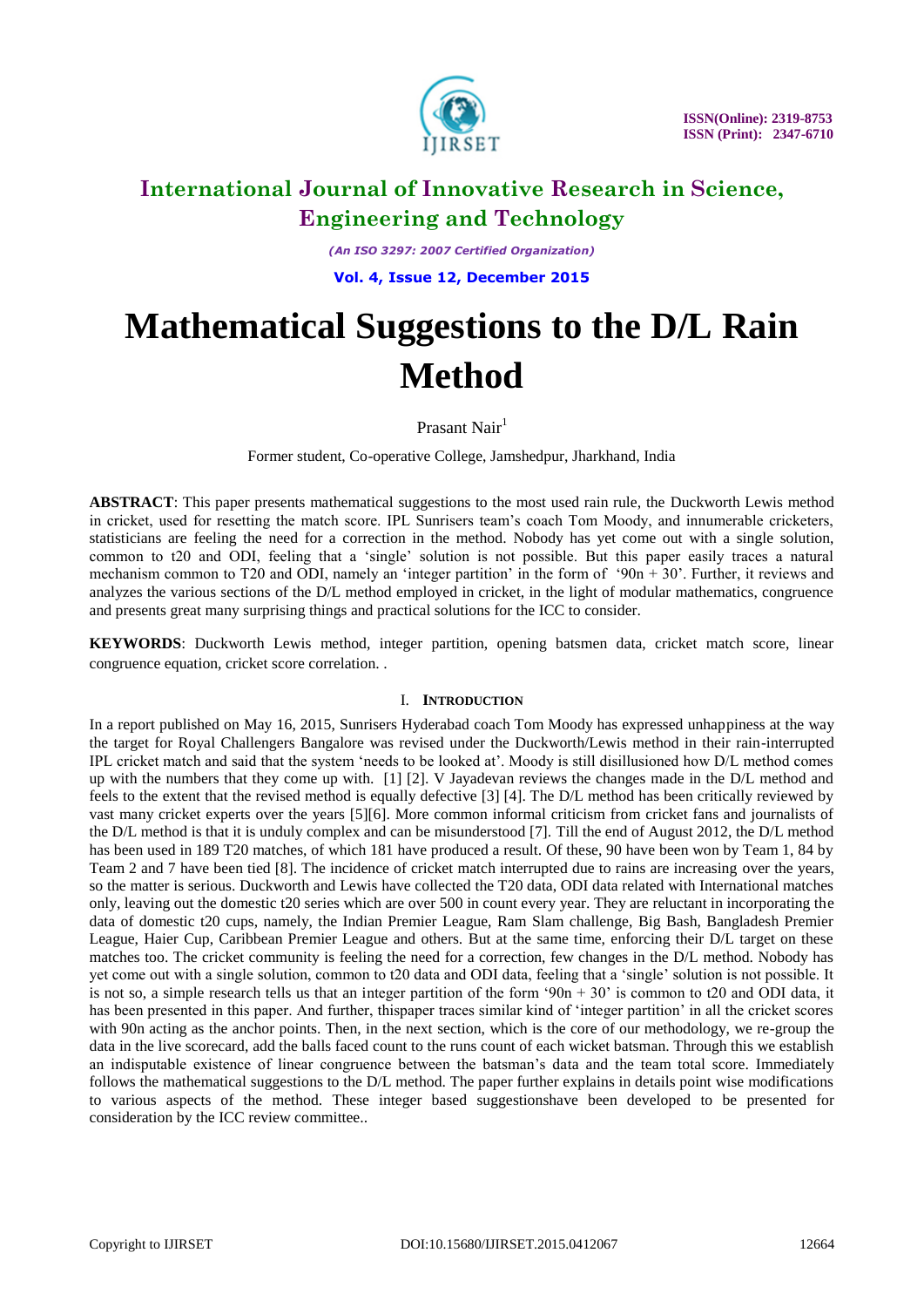

*(An ISO 3297: 2007 Certified Organization)*

#### **Vol. 4, Issue 12, December 2015**

#### **A. Integer Partition**

The target score is mostly visioned as consisting of two parts. At the stage of interruption, the team is at  $S_0$  runs, and after resumption of play, they might add few more runs say  $S_1$  to the score, making the total score to  $S = S_0 + S_1$ . So, the revised target will be set keeping in mind both the sections of the play. In the CRR method, the additional runs required to be scored  $S_1$  will be the run rate based on current score,  $S_0$  multiplied by possible overs after the rain stoppage.

In the existing DLS method, under certain conditions, Sir Duckworth Lewis is currently splitting the target scores into two parts- first part G50 value which depends on the format of the match- T20, ODI, women" cricket etc. These values have been revised over the years, from 225 runs to 245 etc. And the other part, as said earlier, the match specific value to be calculated based on current status of the match- the overs remaining, and the wickets left.

Score  $(S) = G50$  value + Match Specific value

Since cricket scores are integers, this type of split in target scores is analogous to integer partition. For example 4(positive integer n) can be partitioned in five distinct ways using number theory and combinatorics, called as integer partition-

In cricket, it shouldn't make a difference whether we are developing a target score method which is uniting 3 split scores rather than 2, or 4 splits etc. And it is upon us to wisely develop the split parts of the target score so that it represents "fairness" to both the teams, and it traps the natural mechanism of cricket score. A highly generalized target score on the lines of integer partition seems to be something like this-

Score  $(S) = Base/Constant + Match Specific value$ 

#### **B. Natural Partition In Cricket Scores**

Nobody has yet come out with a single, satisfactory solution, common to both the formats of the cricket match, namely t20 and ODI. The existing D/L method is employing the same table alike in T20 and ODI matches, almost forcibly. The table suggests at 56.6% resource available at the start of the innings in a T20 match, not 100%! In the thesis work, Muhammad Asif statistically proves that it is justifiable to combine the data of the two formats and fit a single model for both ODI and T20I cricket interruptions [9]. But the vast majority of statisticians are feeling the need for different approaches for the two formats[10] And strangely, Duckworth himself feels the "different" needs of Twenty20 cricket. A report in the Guardian [year 2009] claims that the Duckworth-Lewis system used in rain-affected matches will be reviewed in the coming months to take into account Twenty20 matches [11].

But wait, one can mathematically relate both, T20 and ODI at par in a single shot, without any past data, statistics or complex functions. A careful observation reveals a base of 90n which is common to both the versions of cricket, namely, ODI and T20 as illustrated in **Table 1**.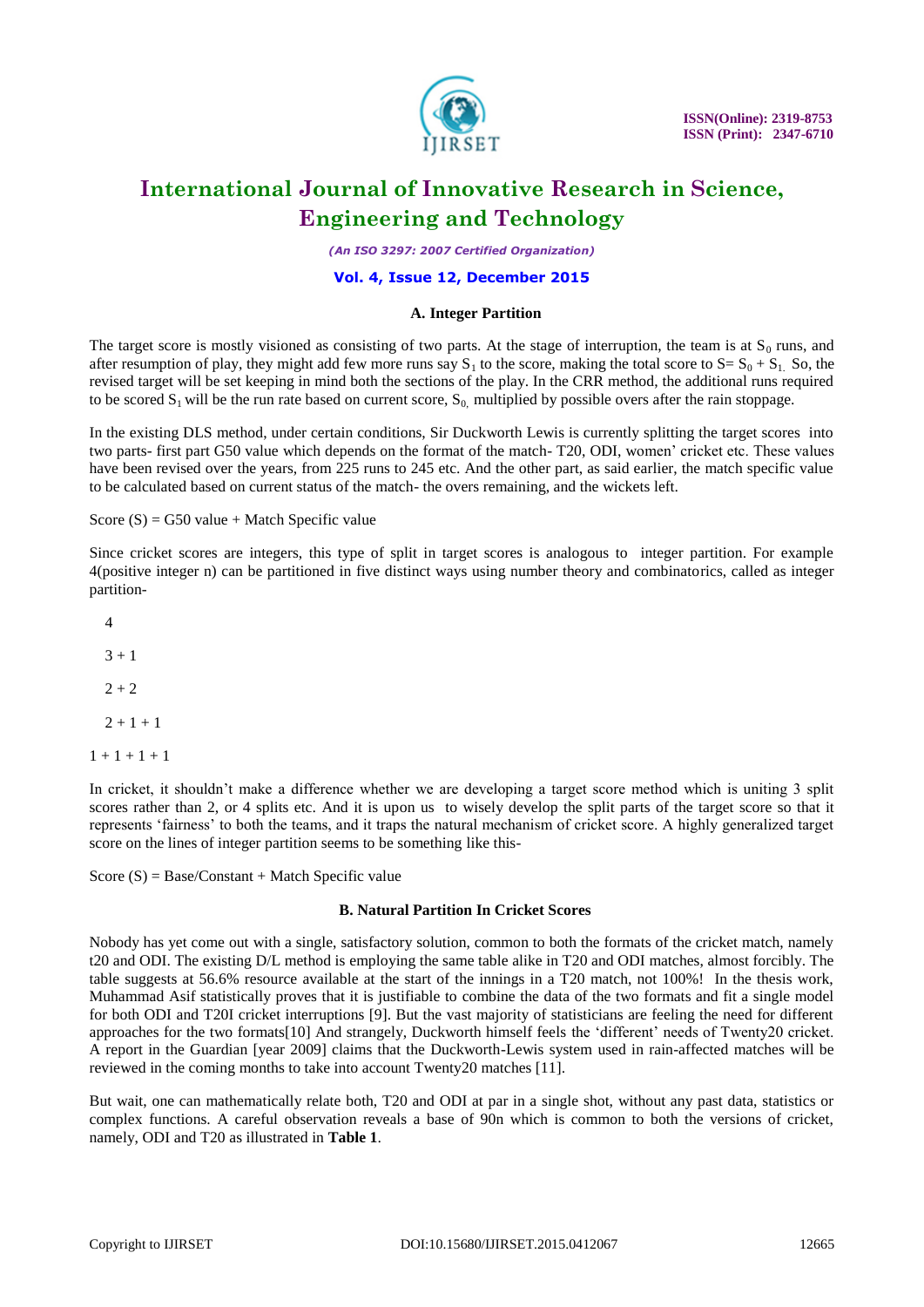

*(An ISO 3297: 2007 Certified Organization)*

**Vol. 4, Issue 12, December 2015**

| Format | <b>Balls</b> | <b>Split</b> |    |  |
|--------|--------------|--------------|----|--|
| T20    | 120          | 90           | 30 |  |
| ODI    | 300          | 270          | 30 |  |
|        |              |              |    |  |
| Common | $90n + 30$   |              |    |  |

**Table 1:** Natural partition common to T20 and ODI

The balls, written in the above table, represents the total balls count which in a t20 match is 120, and in an ODI is 300. T20 balls count has a natural split of 90 plus 30. And the ODI balls count, has the natural split 270 plus 30. Mathematically, it is remainder values mod 90. If n represents the multiples of 90, in t20 this value is 1, and in ODI,  $n=3$ . As evident, we arrive at a pattern,  $90n + 30$ , common to T20, ODI. This is associated with 'score' too.

In any match, the batting side is expected to score runs at least par with the total balls count. In a t20 match, the batting side is expected to score at least 120 runs, which is equal to 20 overs = 120 balls. Similarly, in an ODI match, the batting side is expected to score at least 300 runs [=300 balls]. Note carefully, both have exactly same remainder value 30 when divided by 90n

There is a natural scientific or mathematical mechanism in every phenomenon and so exists in cricket and cricket scores. The actual scores, too, are getting developed around these anchor points represented by multiples of 90 i.e. 90, 180, 270 etc as illustrated in **Table 2.** This is quite "consistent" with the natural integer partition "90n + 30" in the balls count or say minimum runs expected. The data is well researched, unbiased, taken from all the matches since the beginning of cricket**.**.

| Date             | <b>Match</b>              | <b>Score</b> | <b>Integer partition</b> |               |
|------------------|---------------------------|--------------|--------------------------|---------------|
| 11 June 1975     | Pakistan v West Indies    | 266          | 270                      | $-4$          |
| 27 November 1979 | Australia y West Indies   | 193          | 180                      | 13            |
| 25 June 1983     | India y West Indies       | 183          | 180                      | $\mathcal{F}$ |
| 11 February 1984 | Australia y West Indies   | 222          | 180                      | 42            |
| 18 April 1986    | India v Pakistan          | 245          | 270                      | $-25$         |
| 13 April 1984    | India v Pakistan          | 188          | 180                      | 8             |
| 17 November 1985 | India y Pakistan          | 203          | 270                      | $-67$         |
| 7 April 1986     | New Zealand v<br>Pakistan | 214          | 180                      | 34            |

**Table 2:**Natural Integer Partition In Actual Score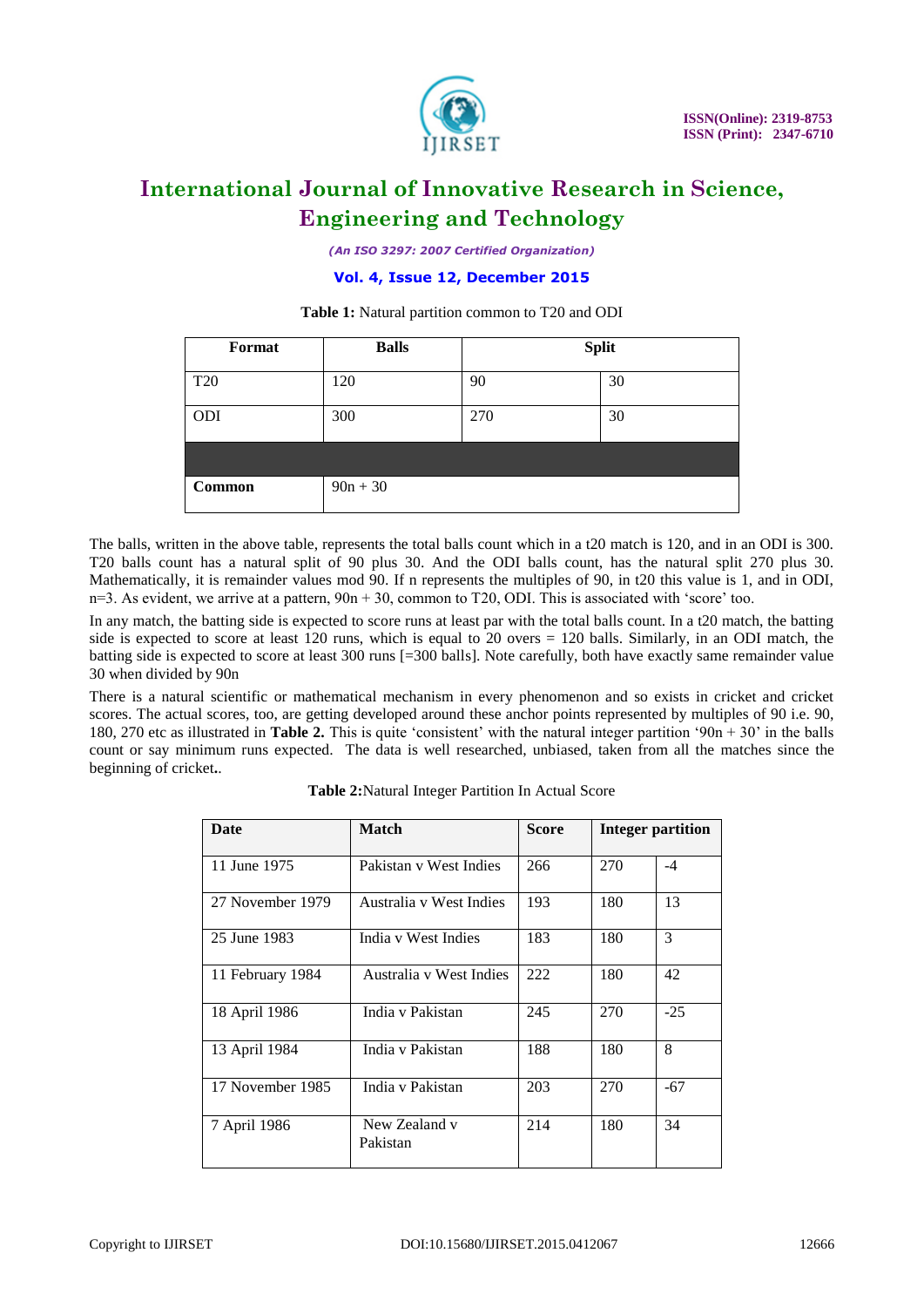

*(An ISO 3297: 2007 Certified Organization)*

#### **Vol. 4, Issue 12, December 2015**

There is a natural tendency in the actual scores to stick around the nearest 90n, like as shown in table, the natural split in score 266 is 270 and (-)4. The half of 90 is 45, so, anything higher than that too, like the 67, is getting reduced from the 270. It is of course, case specific, related with the live data because the 203 can split as 180 plus 23 too.

D/L or other existing methods are utilizing the average value of runs from the set of previous 10-20 years of cricket matches, allotting different values for men" team, women" team, T20, ODI etc. In the D/L method (now also known as DLS method), this base value is called as G50 value and its value is 245 runs. The selection of base value, should have been visioned and developed as 90n or at least multiples of nine, but 245 seems to be inconsistent with the observed natural 90n base.The natural kind of integer partition common to T20 and ODI is absent in the DLS, VJD or any other target score.

Interestingly, natural division of the scores helps establish the following-

- 1. erasing the misconception that T20 score needs different treatment than the ODI score.
- 2. highlighting at the possibility of a single common formula to both the formats of the cricket- ODI as well as T20 [the same is applicable on test matches also]. With these important points in mind, one can develop a powerful scientific target formula.

Score  $(S) = 90n + Match Specific value$ 

#### **C. Live Data, No Past Data Please!**

The DLS method [12] is using past data in two ways- 1) the resource percentage table, 2) the G50 value. The family of curves [Figure 1] are based on the data taken from the "past" hundreds of one-day matches which has then been converted to resource percentage table [figure 2].



**Figure 1:** The family of scoring curves in the D/L method.

The essence of the D/L method is 'resources'. Each team is taken to have two 'resources' to use to make as many [runs](https://en.wikipedia.org/wiki/Run_(cricket)) as possible: the number of [overs](https://en.wikipedia.org/wiki/Over_(cricket)) they have to receive; and the number of [wickets](https://en.wikipedia.org/wiki/Wicket) they have in hand. The family of curves, 10 in total, representing the wickets count, gives the average proportion of the possible runs in an innings with u overs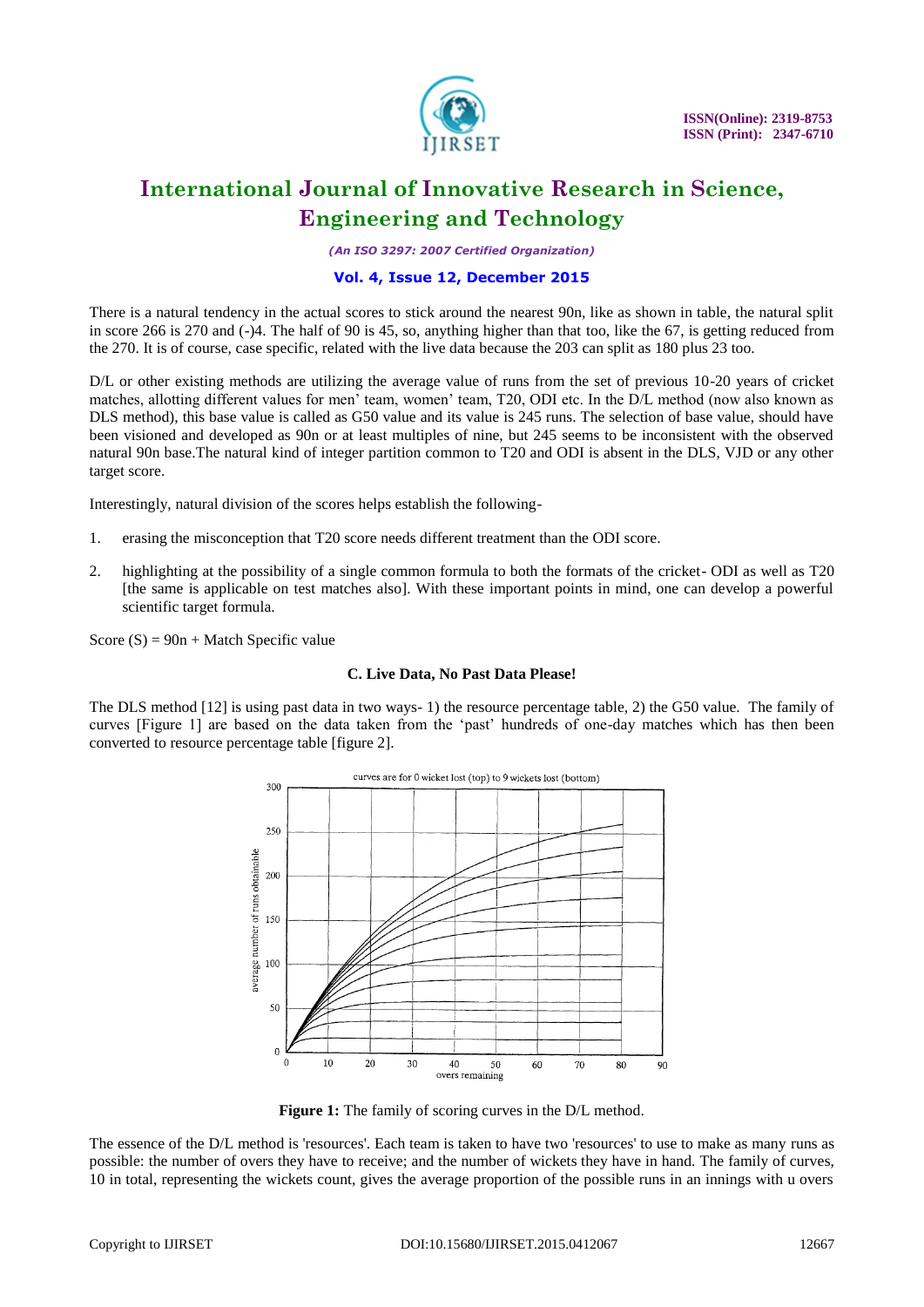

*(An ISO 3297: 2007 Certified Organization)*

### **Vol. 4, Issue 12, December 2015**

to be bowled and w wickets down. As the wickets go on falling, the team steps down to lower order curves, with a sharp decrease in possible runs if it happens at a stage when more overs are remaining.

The main point is that the family of curves is based on past data, it has nothing live in it. Also, statistically, it can be proved that not many matches go down the wire, in several thousand matches, the result has happened without the utilization of all the ten wickets.

| Wickets lost  | 0           |      |      | 9   |
|---------------|-------------|------|------|-----|
| Overs left 50 | 83.8<br>100 |      | 62.4 | 7.6 |
| 40            | 90.3        | 77.6 | 59.8 | 7.6 |
| 30            | 77.1        | 68.2 | 54.9 | 7.6 |
| 25            | 68.7        | 61.8 | 51.2 | 7.6 |
| 20            | 58.9        | 54.0 | 46.1 | 7.6 |
| 10            | 34.1        | 32.5 | 29.8 | 7.5 |

Figure 2: An abstract from the D/L table of resources

The same curve has been converted by Duckworth Lewis into a table of resource values, as shown in the figure 2, and it is used by the umpires in the field during the match. Again, this is a repetition of the past data only. And further, it corries with the major defect that it is non integer. The target score formula must necessarily avoid, as far as possible, such functions/values which would create non integers because cricket scores are always integers, in a natural manner. Further, the resource table hints at 100 percent at 50 overs, mainly an ODI. A t20, which is a 20 overs format has just 58.9 percent resource at this disposable in the beginning of the innings itself, all the overs remaining, 10 wickets left.

Next past data is the G50 value. Among the three conditions stated, when the resource of Team 2 is greater than that of Team 1, i.e. when  $R2> R1$ , the revised target is calculated as  $T = S + G(N)$  (R2-R1), where the  $G/G50$  represents the average 50 overs total calculated on the basis past scores in general.

In the fast paced modern cricket, 10-15 matches are being played each day, the players are regrouped into newer teams or shifted to other teams. Past trends or data have no meaning in such cases. Also, the count of past T20s and ODIs is so large that one can"t find the true average values of score, every researcher presents his own version of the average value, and this is a disputable point. Muhammad Asif claims the average values for the t20 to be 151 runs, and 245 for the ODIs.

#### **II. RELATED WORK**

#### **A. Sir William Elterton's Work**

Much before even Duckworth Lewis method came into being, the statisticians have been trying to trace some sort of notable pattern in the scoring of the batsman. If any pattern is present, it can be used for forecasting the scores in cricket, re-setting the target scores, though they were not doing the research with that aim. The works of G.H. Wood and Sir William points, related with test cricket, points out the presence of geometric progression in the overall scoring pattern of a batsman, his score n may advance to  $n + 1$  runs. More important were his spotting an appreciable correlation between the sum of the scores of two opening batsmen and the team score in an innings. And he needed any other method, rather than commonly used, to develop and establish this concept [13]. In this paper, we have extensively used their concept that the scores of the first two wicket matters the most, and they serve as the sample to the team score, directly, without passing through any exponential or log or such functions which change the nature of the sample itself. And has given few new mathematical tools to his outlook- the "modular" analysis and the linear congruence equation.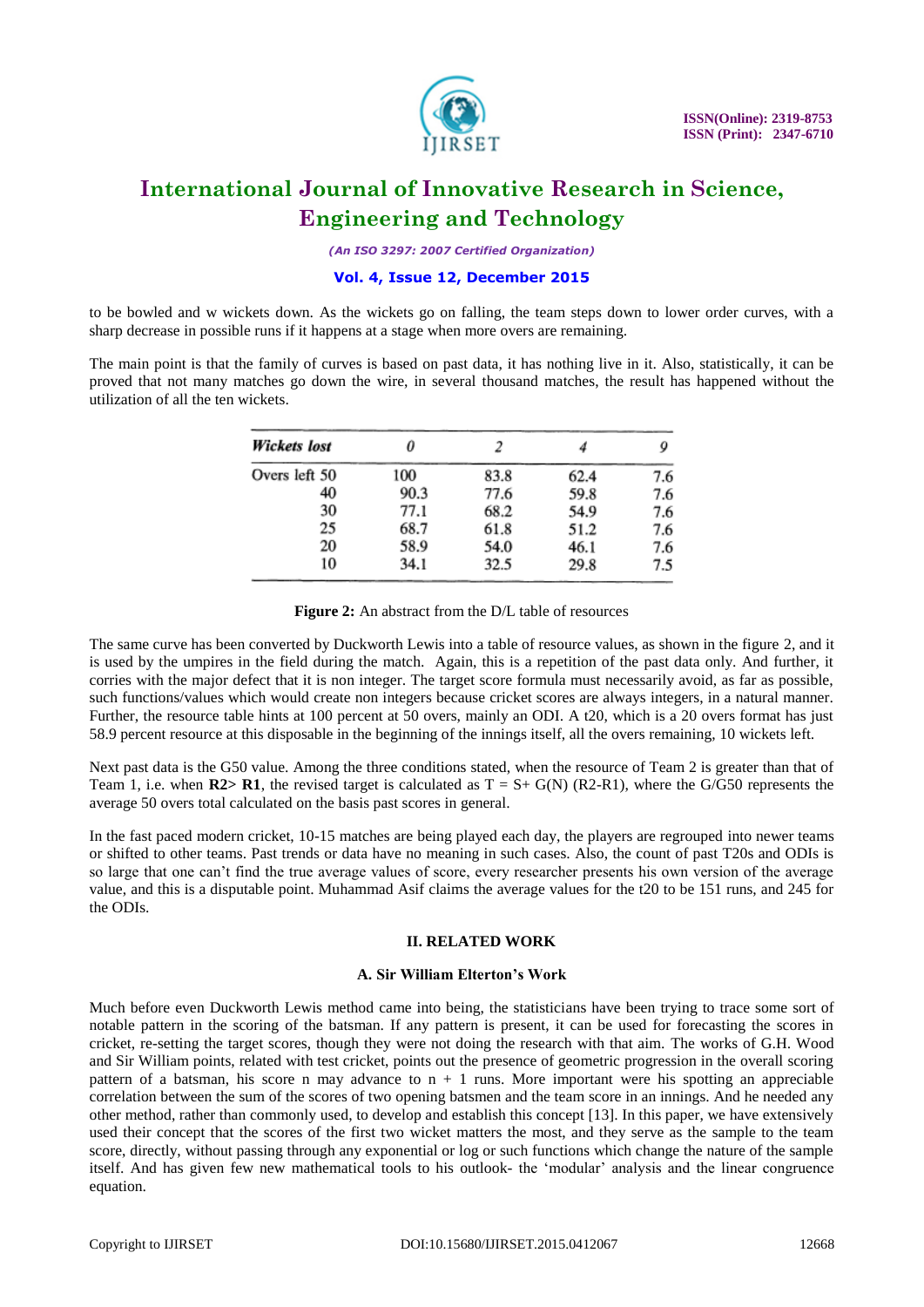

*(An ISO 3297: 2007 Certified Organization)*

#### **Vol. 4, Issue 12, December 2015**

#### **B. Modified Duckworth Lewis Methods**

In the light of heavy criticisms, several modified D/L methods have been proposed by statisticians, researchers, cricket experts. Jayadevan presents his VJD method [14], as early as, in 2002 with a brighter concept of dividing the scoring into 7 parts, and his version of the resource table. Stern proposes changing, again, the resources table of the D/L method in the second innings to better reflect how teams batting second are able to adopt a different strategy from the team batting first [15]. Bhattacharya, too, presents a new table for the Duckworth Lewis method based on a nonparametric approach for T20 cricket [16]. Preston and Thomas adopts an interesting variation, presents a method for adjusting targets that preserves the probability of victory for the first batting. This has found to be quite near the natural winning mechanism in cricket, which is one of the main part of this paper, and has been detailed in later sections. But mostly, the previous suggestions revolve around trying a different variation of the resource table.

The main complaint to be made is that most of the study and analysis of the Duckworth Lewis, D/L method has been limited to the vision that the makers of the method has provided. It is not necessary at all to relate cricket with "resources" A simple walk through the natural mechanism of cricket, in the introduction section itself of this paper, has provided the correct means and methods to remove the flaws in the Duckworth Lewis method, and equally to develop a much stronger error free target score formula.

#### **III. PROPOSED METHODOLOGY**

#### **A. Data Correction: The 'Row' Approach**

A sample scorecard [figure 3] has been created for our experiment. "R" has been used to suggest runs, and "B" for the balls count. At any stage of the match, if n wickets have fallen, there will be one or two additional "not out" batsmen. While  $R_1$ ...... $R_2$ ...... $R_{n+2}$  would represent the scores of the each fallen wicket batsman, the current score [assuming no extra runs] would be represented by  $R = \sum_{i=1}^{n+2} R_i$ . Likewise,  $B_1, B_2, B_{n+2}$  would represent the balls faced by each batsman,  $=$  $= \sum_{n=1}^{n+2}$ 1  $R = \sum_{i=1}^{n+2} R_i$ *i*

and  $B = \sum_{n=1}^{\infty} B_i$  the total number of balls till that stage of the match.  $=$ 1 *i*

The target score is computed on the basis of current score  $S_0$ , as stated in the 'integer partition' section, or on the basis of the resource table, as in the DLS method [figure 2] which in turn is based on the remaining overs and wickets lost. All these data, the current score, the total balls count are extracted from the columns of the live scorecard.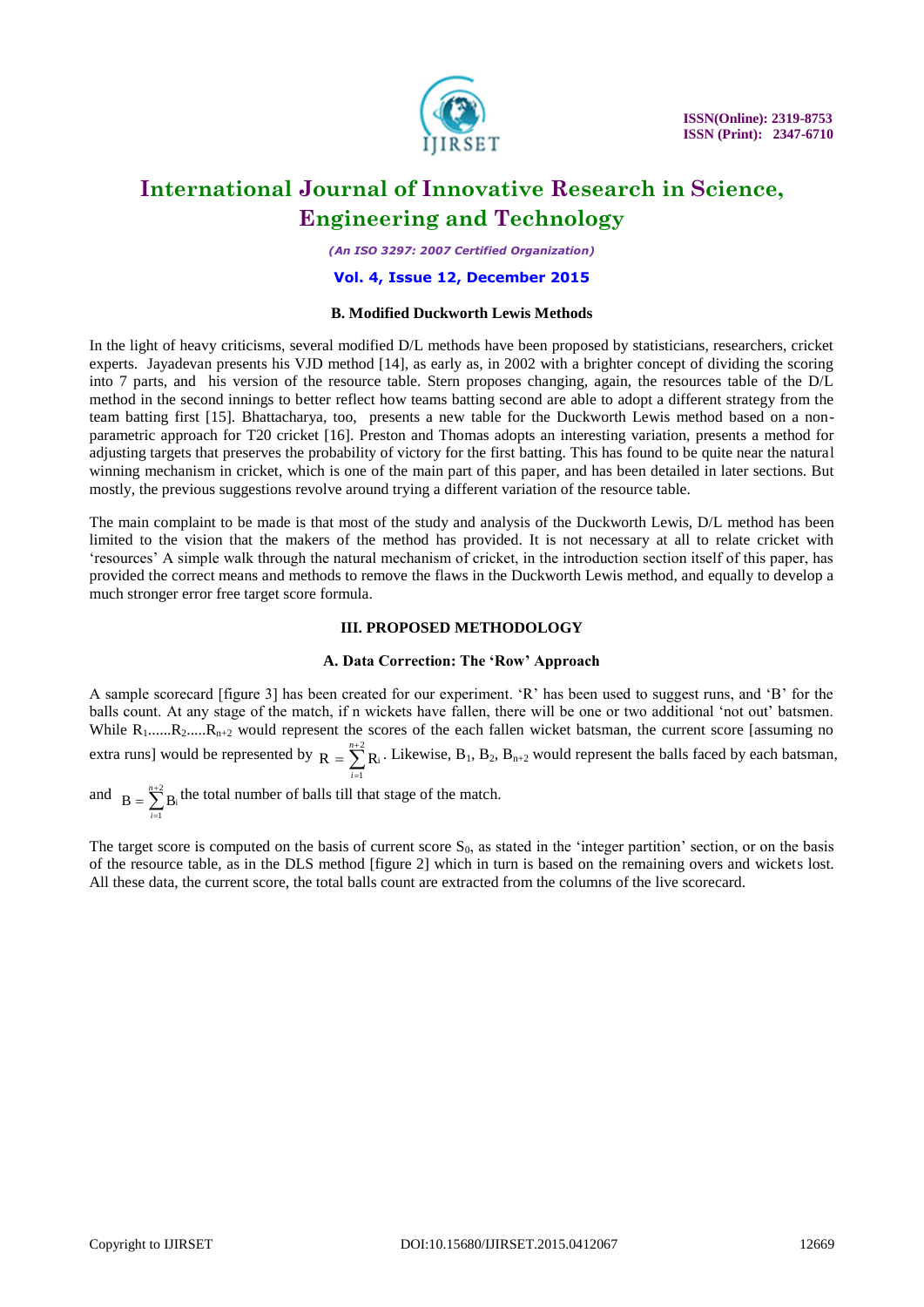

*(An ISO 3297: 2007 Certified Organization)*

**Vol. 4, Issue 12, December 2015**

| Table 3: Turning the Column Data Into Row Data                    |                            |                |                               |     |                                   |  |  |  |
|-------------------------------------------------------------------|----------------------------|----------------|-------------------------------|-----|-----------------------------------|--|--|--|
| Sample Scorecard: Method of Turning the Column Data Into Row Data |                            |                |                               |     |                                   |  |  |  |
| <b>First Team innings (LHS)</b>                                   |                            |                |                               |     |                                   |  |  |  |
| <b>Batsman</b>                                                    | <b>Runs Scored</b>         |                | <b>Balls Faced</b>            |     |                                   |  |  |  |
| (wicket)                                                          |                            |                |                               |     |                                   |  |  |  |
| $\overline{2}$                                                    | $R_2$                      | $+$            | B <sub>2</sub>                | $=$ | $W_2$                             |  |  |  |
| n                                                                 | Rn                         | $+$            | Bn                            | $=$ | Wn                                |  |  |  |
| $\overline{1}$                                                    | $\overline{R_1}$           | $^{+}$         | $B_1$                         | $=$ | $\overline{W_1}$                  |  |  |  |
| $n + 1$                                                           | $R_{n+1}$                  | $\overline{+}$ | $B_{n+1}$                     | $=$ | $W_{n+1}$                         |  |  |  |
| $n + 2$                                                           | $R_{n+2}$                  | Ŧ              | $B_{n+2}$                     | Ξ   | $W_{n+2}$                         |  |  |  |
| Total                                                             | $R = \sum_{i=1}^{n+2} R_i$ | Ŧ              | $n+2$<br>$B = \sum_{i,j} B_i$ | $=$ | $n+2$<br>$W = \sum_{i=1}^{n} W_i$ |  |  |  |
| Wickets                                                           | <b>Total Score</b>         |                | Total balls                   |     |                                   |  |  |  |
| count                                                             |                            |                | $\in \{120,300\}$             |     |                                   |  |  |  |
|                                                                   |                            |                |                               |     |                                   |  |  |  |
|                                                                   |                            |                |                               |     |                                   |  |  |  |

In our experiment, we attempted a "re-positioning/grouping" of the entire data, as illustrated in Table 3. Keeping the total data equal, we regrouped the balls faced by each batsman with his own runs scored data. The same data, i.e. the columnar data, is now represented as row data, in the form of batsman's data,  $W_1, W_2...W_{n+2}$  as shown in the table. Now each batsman"s data is like a sample to the team score, and can be picked individually for study.

### **B. Batsman's data (runs + balls) Team total Score**

Next we investigated whether there is any meaningful relation between batsman"s data with the team total score? As soon as we performed this regrouping, added the balls faced count to his runs, its strong relation with the team total score almost 'popped' out. We find that, in almost every match, the remainders of the batsman's data and the team score are equal when divided by 90 or 9.

A simple example, the batsman"s data is 34 and the total score is 241. When we remove/cast out all nines from both the numbers, we get-

 $34 - 27 = 7$  and  $241 - 234 = 7$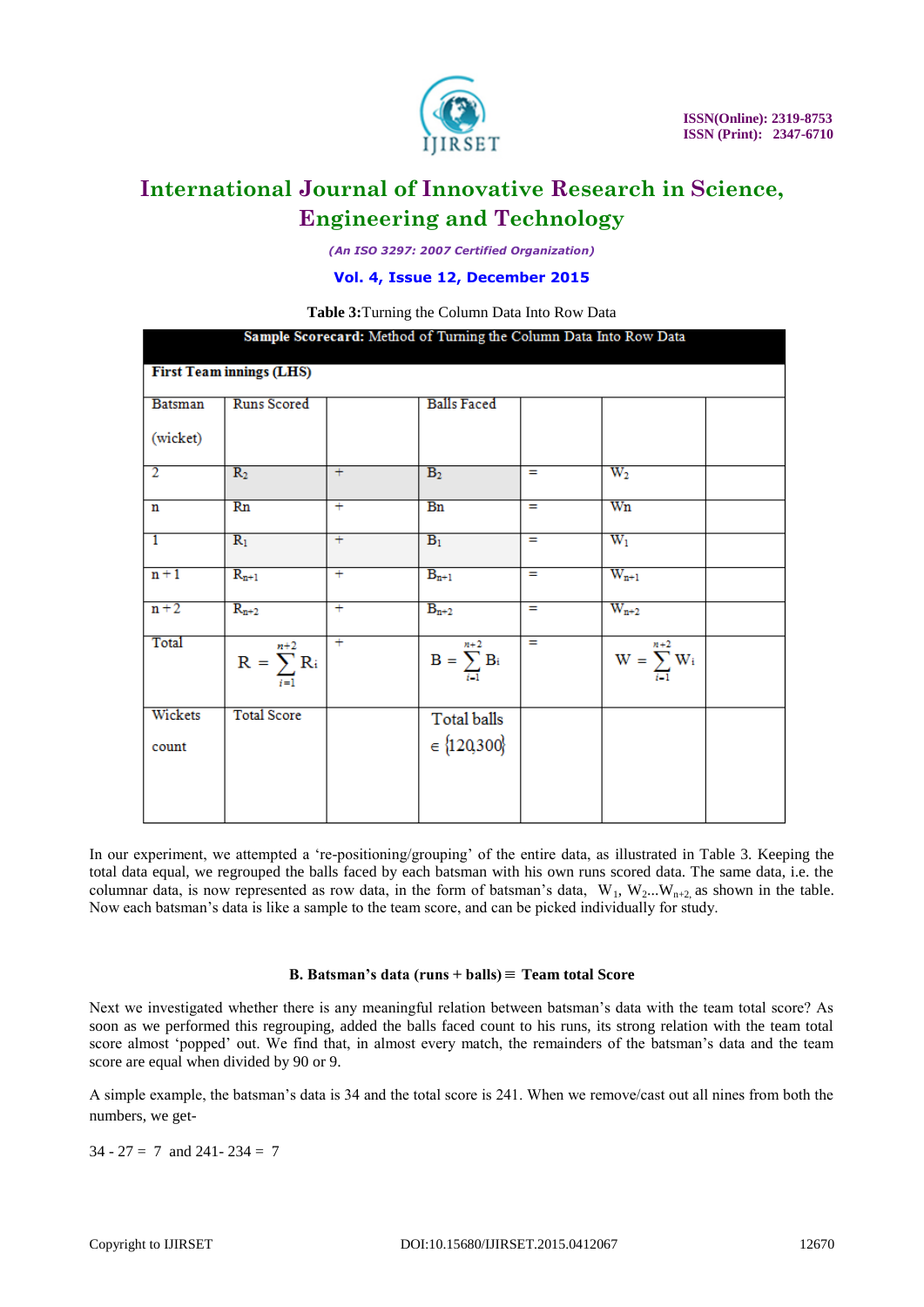

*(An ISO 3297: 2007 Certified Organization)*

### **Vol. 4, Issue 12, December 2015**

Means, given the first or second batsman"s data, the total score would always come in such a value, S, that both, W and S will have the same remainder once all nines have been removed from their values. In many matches, it is the additive inverse of the Score. This is a case of linear congruence, the Score is always congruent to the batsman"s data modulo 9.

In mathematical terms, this is written  $S \equiv W \pmod{9}$ .

#### **C. Effect of congruence**

It has been observed that this 'congruence' has a strong impact on cricket, the match outcome, itself, depends on equality between remainders. When the remainders are equal, it results in the victory for the first batting team. In special cases when there is an extra 9 in the data, or else the digit roots are unequal, the chasing team wins. Let Wi represent the batsman"s data, and S be the score, then-

#### **Results in a win:**

**W**<sub>i</sub>(mod 9)= **S**(mod 9), results in a win for the first batting team, where  $W_i \in \{W_1, W_2\}$  i.e. the data of only the first or second batsman is to be taken for the analysis.

#### **Doubtful of a win:**

**W**<sub>i</sub>(mod 9)≠ **S**(mod 9), or else there is a '9' in the data. It turns the data into a 'minus' sign.

#### **D. Testing the D/L target Score**

Cricket scores are integers, they are showing direct modularity with the batsman"s data. So, firstly we tested the "congruence" in the D/L target scores. We compiled the data of all the matches in which DL method has been used for resetting the target score. The remainder values, mod 9, better known as digit root, were calculated for the first/second wicket batsman"s data, as well as the revised target score set by the DL method and tested for equivalence. We find lack of congruence between them as shown in the **Table 4.**This happens to be the major flaw in the Duckworth Lewis method, and equally in the VJD, other methods. It may be because they have failed to trap the visible, natural mechanism of cricket scores, '90n + 30'.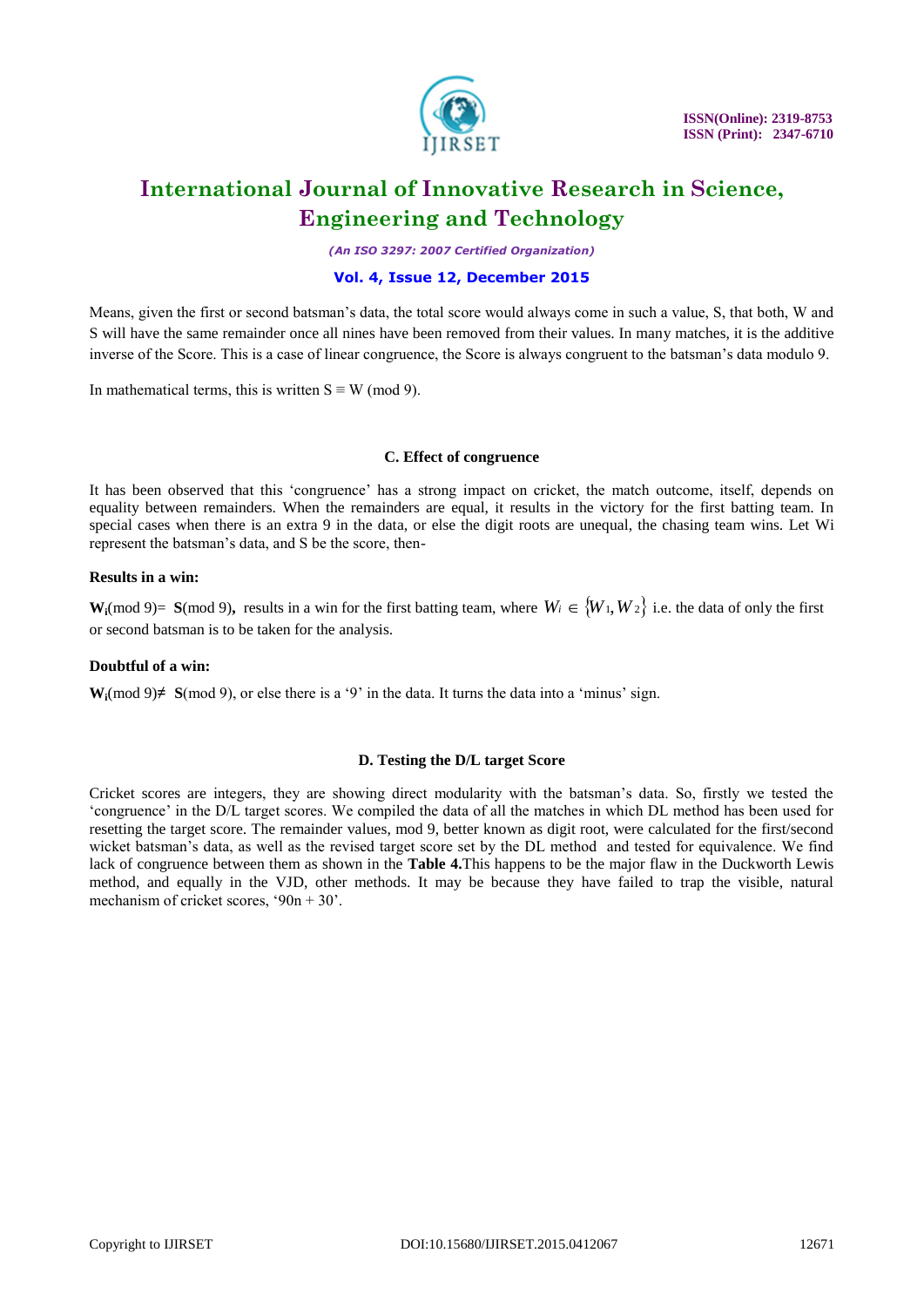

*(An ISO 3297: 2007 Certified Organization)*

#### **Vol. 4, Issue 12, December 2015**

| 븨                | $\frac{1}{2}$ and $\frac{1}{2}$ and $\frac{1}{2}$ are set of $\frac{1}{2}$ and $\frac{1}{2}$ and $\frac{1}{2}$ are set of $\frac{1}{2}$ |                   |                      |                           |                      |        |               |                      |        |
|------------------|-----------------------------------------------------------------------------------------------------------------------------------------|-------------------|----------------------|---------------------------|----------------------|--------|---------------|----------------------|--------|
| Date             | Match                                                                                                                                   | Batsman's<br>data | <b>Digit</b><br>Root | First<br>innings<br>score | <b>Digit</b><br>Root | equal? | D/L<br>target | <b>Digit</b><br>Root | equal? |
| Jan 1,<br>1997   | Zimbabwe v<br>England                                                                                                                   | 14                | 5                    | 200                       | $\overline{2}$       | No     | 186           | 6                    | No     |
| Apr 12,<br>2015  | Bangladesh<br>v Kenya                                                                                                                   | 17                | 8                    | 242                       | 8                    | Yes    | 166           | 4                    | No     |
| Oct 11           | South<br>Australia vs<br>Queensland                                                                                                     | $\mathbf{1}$      | $\mathbf{1}$         | 280                       | $\mathbf{1}$         | Yes    | 278           | 8                    | No     |
| Oct 12           | Tasmania vs<br>NSW                                                                                                                      | 61                | 7                    | 218                       | $\overline{2}$       | Yes    | 193           | 4                    | No     |
| Oct 20           | Tasmania v<br>Victoria                                                                                                                  | 95                | 5.                   | 320                       | 5.                   | Yes    | 279           | 9                    | No     |
| Dec <sub>3</sub> | <b>Barisal bulls</b><br>vs Rangpur<br>riders                                                                                            | 4                 | 4                    | 104                       | 5                    | Yes    | 75            | 3                    | No     |

#### **Table 4:**D/L target Score Showing Lack of Congruence

As revealed by the table 4, while the original score/target is perfectly congruent with the batsman"s data, the Duckworth Lewis target score is more than often in-congruent. The congruence can be present in the additive inverse manner, like in the case of Tasmania vs New South Wales match. The remainder of the batsman"s data is 7, and that of the first innings team score is its additive inverse, (-)7. If we go deeper, we observe a stunning result. Taking the base as mode 90n, when we subtract the batsman"s data 61 from 270 runs, we arrive at 209 runs. And this is at a gap of 9 runs from the actual score 218. The D/L target is completely offtrack, standing at 193. Actually, the target score should pass the "mod 90" test, but then it would be too much of an expectation from an exponential constant based formula like the D/L method. It is failing at the mod 9 test itself. But this error can be rectified as provided in the later sections of this paper.

#### **E. Preservation Of Probability Of Victory**

The DL rule is not a PP rule and is not intended to be, as the authors make clear that The D/L method maintains the margin of advantage. It does not maintain the probability of winning or losing. But we can"t neglect the fact that the natural mechanism of cricket itself is displaying this feature in every match, victory and defeat is happening based on it. Then why not incorporate it the rain rule, after all, the purpose of setting a target by the first team is to challenge the second team. Ian Preston confirms that the objective of the team batting first is to maximize the probability that it sets a target which the second team fails to reach [17]. This paper aims in the same direction .

#### **F.Congruence Based Target Score Formula**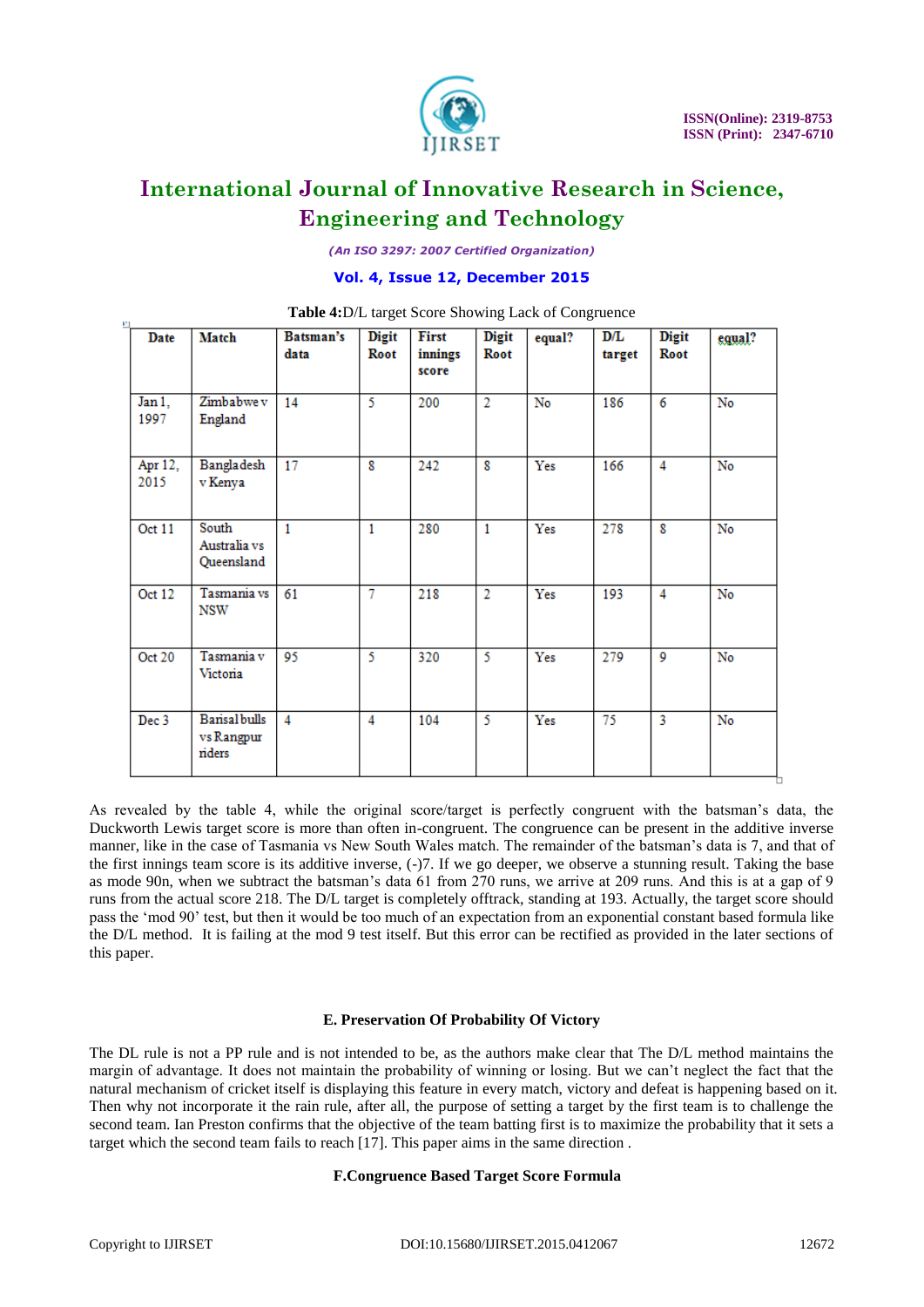

*(An ISO 3297: 2007 Certified Organization)*

### **Vol. 4, Issue 12, December 2015**

When  $x \equiv y \pmod{9}$ , this linear congruence relation is represented as an actual mathematical equation [18] [19] in the form of,

x=9z+y .......................(1)

We employed ourbatsman's data as the input data, y, in the above equation (1) to generate the target score x. The value of z, in this case of cricket, is to be determined on the basis of scoring rate in that match. It is mathematically accurate because both, x and y will have equal remainders. The equation will carry forward the exact value of the input data on to the target score without any pollution. The concept that the batsman"s scoring is like a sample to the total score will correctly work through this kind of equation. And the target score will truly be scientific, and mathematical!

#### **IV. EXPERIMENTAL RESULTS**

#### **A. Working of the Suggested formula**

The congruence based formula, developed in the experiment, taking the live batsman's data (runs + balls) was developed into the final form (equation 2) and tested on over 200 past and current matches. The precision is satisfactory, 80%,the error ranges between 7-8 runs only. **Table 5** shows the working of the above formula on a sample of some exciting matches in the recent past.

Score = 90n ±Batsman"s data...................................................(2)

**Table 5:** Sample test results of the score formula.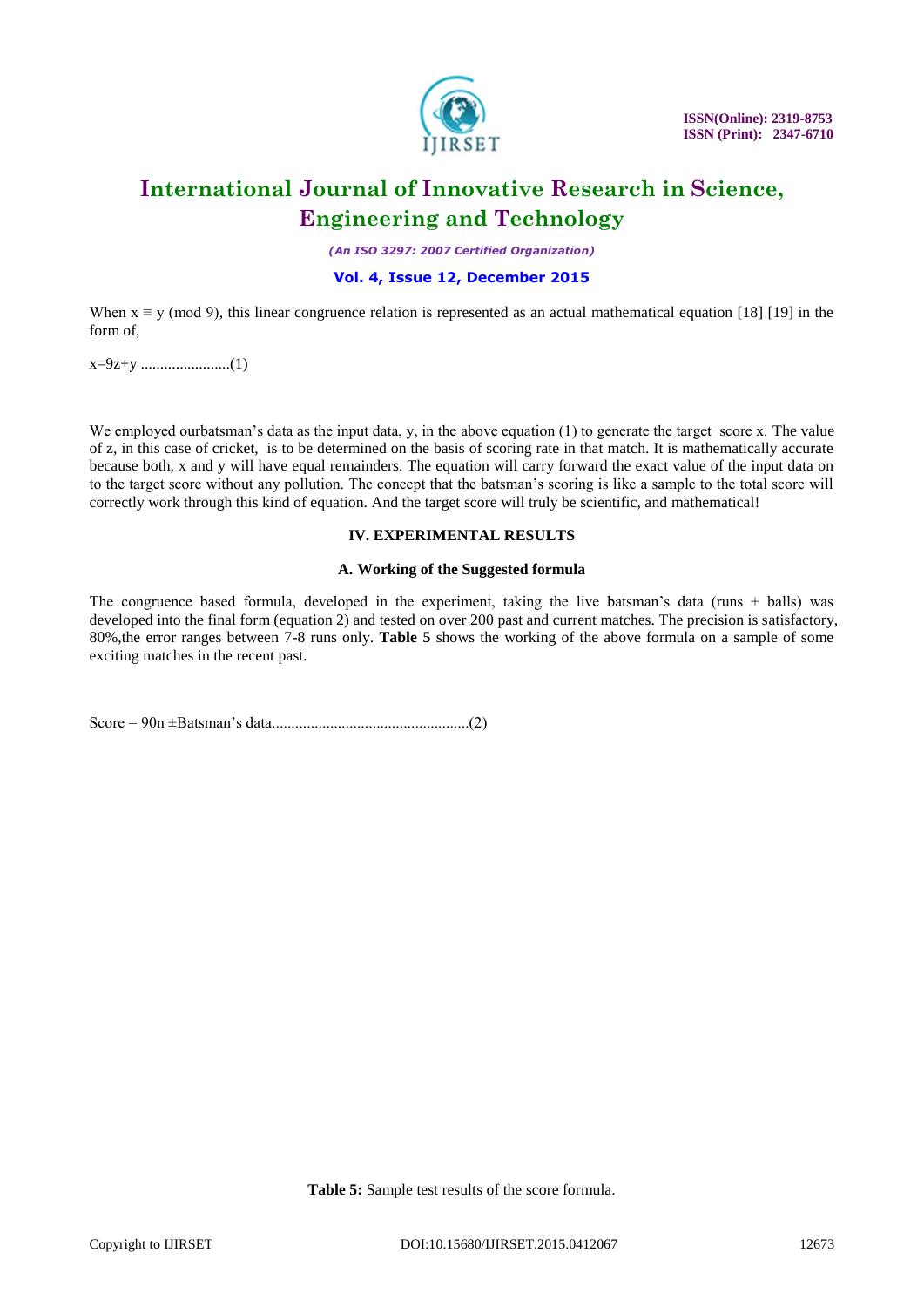

*(An ISO 3297: 2007 Certified Organization)*

#### **Vol. 4, Issue 12, December 2015**

| S.no              | <b>Date</b>   | <b>Match</b>                                  | Batsman's<br>$run +$<br>balls | <b>Score</b><br>formula | <b>Score</b>     | Actual<br>score |
|-------------------|---------------|-----------------------------------------------|-------------------------------|-------------------------|------------------|-----------------|
| T.                | May 6, 2014   | Sri Lanka v Ireland                           | 32                            | $180 + 32$              | 212              | 219             |
| $\overline{2}$ .  | May 6, 2014   | Yorkshire v<br>Northamptonshire               | $\overline{\mathbf{x}}$       | $180 - 8$               | 172              | 165             |
| $\overline{3}$ .  | May 9, 2014   | England v Scotland                            | 91                            | $180 - 1$               | 179              | 173             |
| $\overline{4}$ .  | May 22, 2014  | England v Sri Lanka                           | 106                           | $270 - 16$              | 254              | 247             |
| 5.                | May 25, 2014  | England v Sri Lanka                           | 107                           | $270 - 17$              | 256              | 253             |
| 6.                | May 28, 2014  | England v Sri Lanka                           | 23                            | $90 - 23$               | 67               | 67              |
| 7.                | May 31, 2014  | England v Sri Lanka                           | $\overline{24}$               | $270 + 24$              | 294              | 300             |
| $\overline{8}$ .  | June 3, 2014  | England v Sri Lanka                           | 25                            | $180 + 25$              | 205              | 219             |
| 9.                | June 15, 2014 | India v Bangladesh                            | 23                            | $180 - 23$              | 157              | 153             |
| 10.               | June 17, 2014 | India v Bangladesh                            | 38                            | $90 - 38$               | 52               | 58              |
| $\overline{11}$ . | Jul 5, 2014   | New Zealand v West<br><b>Indies</b>           | $\overline{21}$               | $90 + 21$               | $\overline{111}$ | 132             |
| 12.               | Jul 6, 2014   | New Zealand v West<br>Indies                  | 70                            | $90 + 70$               | 160              | 165             |
| 13.               | Sept 7, 2014  | India v England                               | $\overline{2}$                | $180 + 2$               | 182              | 180             |
| 14.               | Dec 9, 2015   | <b>Barisal Bulls vs</b><br>Chittagong Vikings | 46                            | $90 + 46$               | 136              | 136             |

The computation of the correct value of 9z or 90n posed a challenging task, it is yet to some extent unresolved. For commercial confidentiality, its calculation algorithm has not been described here, it has been calculated from the live data itself. In many matches, the score based on this formula has come exactly equal to the actual score/target, and in others, near. Beginning from the top of the list, the Sri Lanka vs Ireland match score, simply adding the 32 to the 180 provided the projected as 212 which is so close to 219, the actual score. Again, the score projection for the England vs Sri Lanka match came as close to 3 runs difference from the actual score. The table provides a sample extracted from a longer list, consecutive matches have been selected intentionally to do away with any bias attitude. In the latest match, Barisal Bulls vs Chittagong Vikings, adding the second wicket batsman"s data, 46 to the 90 gave the projected score exactly equal to the actual target 136. This, in turn, validates the "linear" congruence between the batsman"s data and the team score.

#### **B. Fine Tuning the D/L Target score**

Since the main aim of this research work, and the paper is to provide mathematical suggestions to improve the DLS method itself, the nearest approach would be to add or subtract few runs from the target score to be computed under the  $D/L$  method so that its remainder [mod 9] becomes equal to the remainder of the first/second batsman's data (runs + balls).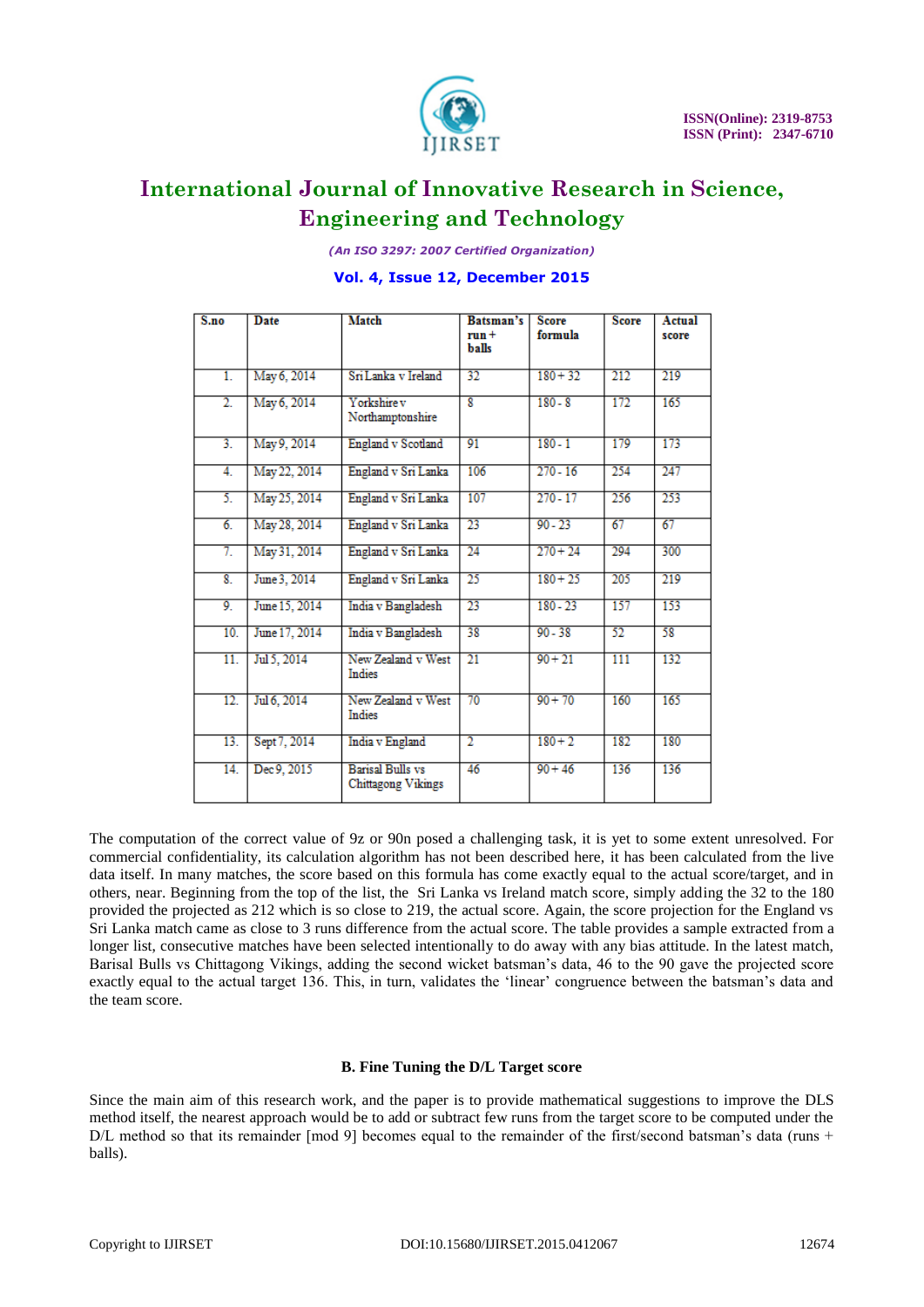

*(An ISO 3297: 2007 Certified Organization)*

**Vol. 4, Issue 12, December 2015**

Lets revisit Table 4, find the target score based on the '90n batsman's data' logic, and compare it with D/L targets.

| Date              | <b>Match</b>                               | Batsman's<br>$data, W_i$ | First<br>innings<br>score | 90n | $90n \pm W_i$ | D/L<br>target |
|-------------------|--------------------------------------------|--------------------------|---------------------------|-----|---------------|---------------|
| Jan $1$ ,<br>1997 | Zimbabwe v<br>England                      | 14                       | 200                       | 180 | 194           | 186           |
| Apr 12,<br>2015   | Bangladesh<br>v Kenya                      | 17                       | 242                       | 180 | 163           | 166           |
| Oct 11            | South<br>Australia vs<br>Queensland        | $\mathbf{1}$             | 280                       | 270 | 271           | 278           |
| Oct 12            | Tasmania vs<br><b>NSW</b>                  | 61                       | 218                       | 270 | 209           | 193           |
| Oct 20            | Tasmania v<br>Victoria                     | 95                       | 320                       | 360 | 265           | 279           |
| Dec 3             | <b>Barisal bulls</b><br>vs Prang<br>riders | $\overline{4}$           | 104                       | 90  | 86            | 75            |

**Table 6:** Fine tuning the D/L target score

Few practical examples have been shown in Table 6 how the ICC can incorporate our suggested method in the existing Duckworth Lewis method, and use it for resetting the target in-play during the match. The Batsman"s data, which is his runs scored plus balls faced value, is represented by Wi. The data, particularly, need be of the first, or the second wicket batsman. For resetting the target, when there is a rain interruption, the umpires would require only to calculate the value,  $90n \pm W_i$  taking n=1, 2, 3 such that it is close to the D/L target. Like, in the Bangladesh vs Kenya match, the D/L target is 166, and the suggested target is 163. Again, in the South Australia vs Queensland match, the suggested target is 271, which is very near the D/L target 271.

It would be perfectly "fair" and practical to make such minor changes. The target set like that would be more scientific because we are using the live match data only, "fair" since the data sample is what the team has itself managed to generate, and more mathematical also, as the batsman"s data is being passed on to the target as it is, the 90n portion is not changing the original data.

### **V. CONCLUSION**